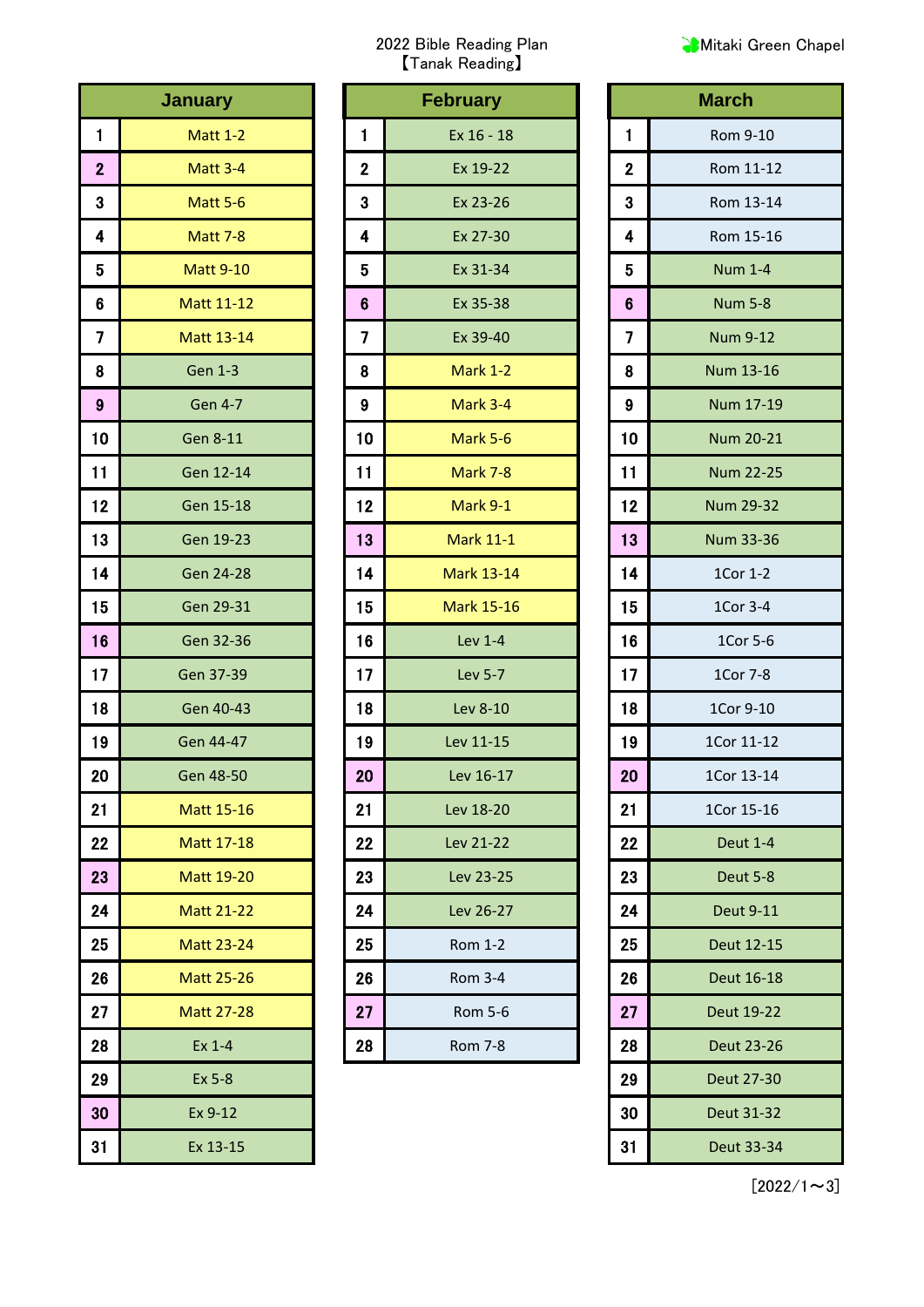| <b>Mitaki Green Chapel</b> |  |  |
|----------------------------|--|--|
|----------------------------|--|--|

|                | <b>April</b>        |
|----------------|---------------------|
| 1              | <b>Josh 1-5</b>     |
| $\overline{2}$ | <b>Josh 6-10</b>    |
| 3              | <b>Josh 11-15</b>   |
| 4              | Josh 16-20          |
| 5              | <b>Josh 21-24</b>   |
| 6              | <b>Luke 1-2</b>     |
| 7              | Luke 3-4            |
| 8              | Luke 5-6            |
| 9              | Luke 7-8            |
| 10             | <b>Luke 9-10</b>    |
| 11             | <b>Luke 11-12</b>   |
| 12             | Judges 1-6          |
| 13             | Judges 7-11         |
| 14             | <b>Judges 12-16</b> |
| 15             | <b>Judges 17-21</b> |
| 16             | 1Sam 1-5            |
| 17             | 1Sam 6-10           |
| 18             | 1Sam 11-15          |
| 19             | 1Sam 16-20          |
| 20             | 1Sam 21-25          |
| 21             | 1Sam 26-31          |
| 22             | <b>Luke 13-14</b>   |
| 23             | <b>Luke 15-1</b>    |
| 24             | <b>Luke 17-18</b>   |
| 25             | <b>Luke 19-20</b>   |
| 26             | <b>Luke 21-22</b>   |
| 27             | <b>Luke 23-24</b>   |
| 28             | 2Sam 1-4            |
| 29             | 2Sam 5-9            |
| 30             | 2Sam 10-14          |

| <b>April</b>            |                     |                | <b>May</b>      |             | June              |
|-------------------------|---------------------|----------------|-----------------|-------------|-------------------|
| $\mathbf{1}$            | <b>Josh 1-5</b>     | 1              | 2Sam 15-19      | 1           | <b>John 5-6</b>   |
| $\boldsymbol{2}$        | <b>Josh 6-10</b>    | $\mathbf{2}$   | 2Sam 20-24      | $\mathbf 2$ | <b>John 7-8</b>   |
| $\mathbf{3}$            | Josh 11-15          | 3              | 1Ki 1-5         | 3           | <b>John 9-10</b>  |
| $\boldsymbol{4}$        | Josh 16-20          | 4              | 1Ki 6-11        | 4           | Jer 1-6           |
| $\overline{5}$          | <b>Josh 21-24</b>   | 5              | 1Ki 12-16       | 5           | Jer 7-11          |
| $6\phantom{1}6$         | <b>Luke 1-2</b>     | 6              | 1Ki 17-19       | 6           | Jer 12-16         |
| $\overline{\mathbf{z}}$ | Luke 3-4            | $\overline{7}$ | 1Ki 20-22       | 7           | Jer 17-21         |
| 8                       | Luke 5-6            | 8              | 2Ki 1-5         | 8           | Jer 22-25         |
| $9\,$                   | <b>Luke 7-8</b>     | 9              | 2Ki 6-10        | 9           | Jer 26-31         |
| 10                      | <b>Luke 9-10</b>    | 10             | 2Ki 11-15       | 10          | Jer 32-36         |
| 11                      | <b>Luke 11-12</b>   | 11             | 2Ki 16-20       | 11          | Jer 37-41         |
| 12                      | Judges 1-6          | 12             | 2Ki 21-25       | 12          | Jer 42-45         |
| 13                      | Judges 7-11         | 13             | 2Cor 1-3        | 13          | Jer 46-52         |
| 14                      | <b>Judges 12-16</b> | 14             | 2Cor 4-5        | 14          | John 11-12        |
| 15                      | <b>Judges 17-21</b> | 15             | 2Cor 6-8        | 15          | John 13-14        |
| 16                      | 1Sam 1-5            | 16             | 2Cor 9-10       | 16          | John 15-16        |
| 17                      | 1Sam 6-10           | 17             | 2Cor 11-13      | 17          | John 17-18        |
| 18                      | 1Sam 11-15          | 18             | $Isa 1-6$       | 18          | John 19-20        |
| 19                      | 1Sam 16-20          | 19             | Isa 7-12        | 19          | John 21           |
| 20                      | 1Sam 21-25          | 20             | Isa 13-17       | 20          | <b>Ezek 1-3</b>   |
| 21                      | 1Sam 26-31          | 21             | Isa 18-22       | 21          | Ezek 4-7          |
| 22                      | <b>Luke 13-14</b>   | 22             | Isa 23-27       | 22          | Ezek 8-11         |
| 23                      | <b>Luke 15-1</b>    | 23             | Isa 28-33       | 23          | Ezek 12-16        |
| 24                      | <b>Luke 17-18</b>   | 24             | Isa 34-39       | 24          | Ezek 17-20        |
| 25                      | <b>Luke 19-20</b>   | 25             | Isa 40-44       | 25          | Ezek 21-24        |
| 26                      | <b>Luke 21-22</b>   | 26             | Isa 45-49       | 26          | <b>Ezek 25-28</b> |
| 27                      | <b>Luke 23-24</b>   | 27             | Isa 50-55       | 27          | Ezek 29-33        |
| 28                      | 2Sam 1-4            | 28             | Isa 56-61       | 28          | Ezek 34-37        |
| 29                      | 2Sam 5-9            | 29             | Isa 62-66       | 29          | Ezek 38-39        |
| 30                      | 2Sam 10-14          | 30             | <b>John 1-2</b> | 30          | Ezek 40-43        |
|                         |                     | 31             | <b>John 3-4</b> |             | [202              |

|                | June              |
|----------------|-------------------|
| 1              | <b>John 5-6</b>   |
| $\overline{2}$ | <b>John 7-8</b>   |
| 3              | John 9-10         |
| 4              | Jer 1-6           |
| 5              | Jer 7-11          |
| 6              | Jer 12-16         |
| 7              | Jer 17-21         |
| 8              | Jer 22-25         |
| 9              | Jer 26-31         |
| 10             | Jer 32-36         |
| 11             | Jer 37-41         |
| 12             | Jer 42-45         |
| 13             | Jer 46-52         |
| 14             | John 11-12        |
| 15             | John 13-14        |
| 16             | John 15-16        |
| 17             | John 17-18        |
| 18             | John 19-20        |
| 19             | John 21           |
| 20             | <b>Ezek 1-3</b>   |
| 21             | Ezek 4-7          |
| 22             | <b>Ezek 8-11</b>  |
| 23             | Ezek 12-16        |
| 24             | Ezek 17-20        |
| 25             | Ezek 21-24        |
| 26             | <b>Ezek 25-28</b> |
| 27             | Ezek 29-33        |
| 28             | Ezek 34-37        |
| 29             | Ezek 38-39        |
| 30             | Ezek 40-43        |

 $[2022/4 \thicksim 6]$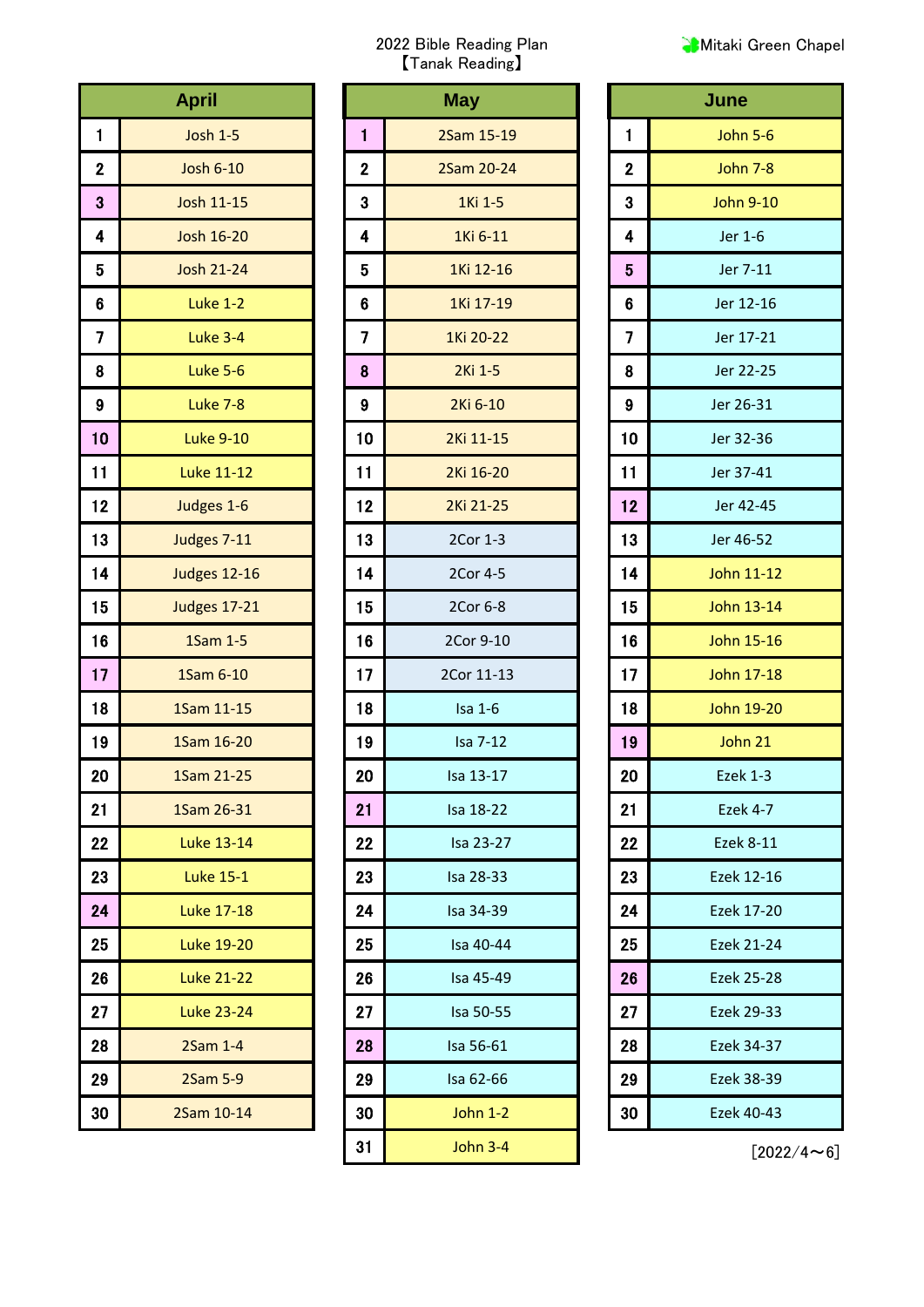|                | July              |
|----------------|-------------------|
| 1              | Ezek 44-48        |
| $\overline{2}$ | Gal 1-3           |
| 3              | <b>Gal 4-6</b>    |
| 4              | <b>Eph 1-3</b>    |
| 5              | Eph 4-6           |
| 6              | <b>Phil 1-2</b>   |
| 7              | <b>Phil 3-4</b>   |
| 8              | Col 1-2           |
| 9              | <b>Col 3-4</b>    |
| 10             | Hosea 1-4         |
| 11             | Hosea 5-9         |
| 12             | Hosea 10-14       |
| 13             | Joel (3)          |
| 14             | Amos 1-4          |
| 15             | Amos 5-9          |
| 16             | Obadiah (1)       |
| 17             | Jonah (4)         |
| 18             | Micah (7)         |
| 19             | Nahum (3)         |
| 20             | Habakkuk (3)      |
| 21             | Zephaniah (3)     |
| 22             | Haggai (2)        |
| 23             | Zechariah 1-7     |
| 24             | Malachi (4)       |
| 25             | Acts 1-2          |
| 26             | Acts 3-4          |
| 27             | Acts 5-6          |
| 28             | <b>Acts 7-8</b>   |
| 29             | Acts 9-1          |
| 30             | <b>Acts 11-12</b> |
| 31             | <b>Acts 13-14</b> |

| July               |   | <b>August</b>                                                            |                                                                                                                                  |             | <b>September</b>                                                                                                           |
|--------------------|---|--------------------------------------------------------------------------|----------------------------------------------------------------------------------------------------------------------------------|-------------|----------------------------------------------------------------------------------------------------------------------------|
| <b>Ezek 44-48</b>  | 1 | Ps 1-2                                                                   |                                                                                                                                  | 1           | Ps 67-68                                                                                                                   |
| <b>Gal 1-3</b>     |   | Ps 3-5                                                                   |                                                                                                                                  | $\mathbf 2$ | Ps 69-70                                                                                                                   |
| <b>Gal 4-6</b>     |   | Ps 6-8                                                                   |                                                                                                                                  | 3           | Ps 71-72                                                                                                                   |
| Eph 1-3            |   | Ps 9-11                                                                  |                                                                                                                                  | 4           | 1Thes 1-3                                                                                                                  |
| Eph 4-6            |   | Ps 12-14                                                                 |                                                                                                                                  | 5           | 1Thes 4-5                                                                                                                  |
| <b>Phil 1-2</b>    |   | Ps 15-17                                                                 |                                                                                                                                  | 6           | $2$ Thes $(3)$                                                                                                             |
| <b>Phil 3-4</b>    |   | Ps 18-20                                                                 |                                                                                                                                  | 7           | 1Tim 1-3                                                                                                                   |
| Col 1-2            |   | Ps 21-24                                                                 |                                                                                                                                  | 8           | 1Tim 4-6                                                                                                                   |
| Col 3-4            |   | Ps 25 - 26                                                               |                                                                                                                                  | 9           | 2Tim 1-2                                                                                                                   |
| Hosea 1-4          |   | Ps 27-29                                                                 |                                                                                                                                  |             | 2Tim 3-4                                                                                                                   |
| Hosea 5-9          |   | Ps 30-32                                                                 |                                                                                                                                  |             | Titus 1-2                                                                                                                  |
| <b>Hosea 10-14</b> |   | Ps 33-35                                                                 |                                                                                                                                  |             | Titus 3-Phile (1)                                                                                                          |
| Joel (3)           |   | Ps 36-38                                                                 |                                                                                                                                  |             | Ps 73 - 74                                                                                                                 |
| Amos 1-4           |   | Ps 39-41                                                                 |                                                                                                                                  |             | Ps 75-77                                                                                                                   |
| Amos 5-9           |   | <b>Acts 15-16</b>                                                        |                                                                                                                                  |             | Ps 78-80                                                                                                                   |
| Obadiah (1)        |   | <b>Acts 17-18</b>                                                        |                                                                                                                                  |             | Ps 81-83                                                                                                                   |
| Jonah $(4)$        |   | <b>Acts 19-20</b>                                                        |                                                                                                                                  |             | Ps 84-86                                                                                                                   |
| Micah (7)          |   | <b>Acts 21-22</b>                                                        |                                                                                                                                  |             | Ps 87-89                                                                                                                   |
| Nahum (3)          |   | <b>Acts 23-24</b>                                                        |                                                                                                                                  |             | Ps 90-92                                                                                                                   |
| Habakkuk (3)       |   | <b>Acts 25-26</b>                                                        |                                                                                                                                  |             | Ps 93-95                                                                                                                   |
| Zephaniah (3)      |   | <b>Acts 27-28</b>                                                        |                                                                                                                                  |             | Ps 96-101                                                                                                                  |
| Haggai (2)         |   | Ps 42-44                                                                 |                                                                                                                                  |             | Ps 102-104                                                                                                                 |
| Zechariah 1-7      |   | Ps 45-47                                                                 |                                                                                                                                  |             | Ps 105-106                                                                                                                 |
| Malachi (4)        |   | Ps 48-50                                                                 |                                                                                                                                  |             | <b>Heb 1-2</b>                                                                                                             |
| <b>Acts 1-2</b>    |   | Ps 51-53                                                                 |                                                                                                                                  |             | <b>Heb 3-4</b>                                                                                                             |
| Acts 3-4           |   | Ps 54-56                                                                 |                                                                                                                                  |             | Heb 5-6                                                                                                                    |
| <b>Acts 5-6</b>    |   | Ps 57-59                                                                 |                                                                                                                                  |             | <b>Heb 7-8</b>                                                                                                             |
| <b>Acts 7-8</b>    |   | Ps 60-62                                                                 |                                                                                                                                  |             | Heb 9-10                                                                                                                   |
| Acts 9-1           |   | Ps 62-63                                                                 |                                                                                                                                  |             | Heb 11-13                                                                                                                  |
| <b>Acts 11-12</b>  |   | Ps 64-65                                                                 |                                                                                                                                  |             | Ps 107-110                                                                                                                 |
| <b>Acts 13-14</b>  |   | Ps 65-66                                                                 |                                                                                                                                  |             | $[2022]$                                                                                                                   |
|                    |   | $\mathbf 2$<br>3<br>4<br>5<br>$6\phantom{1}$<br>$\overline{7}$<br>8<br>9 | 10<br>11<br>12<br>13<br>14<br>15<br>16<br>17<br>18<br>19<br>20<br>21<br>22<br>23<br>24<br>25<br>26<br>27<br>28<br>29<br>30<br>31 |             | 10<br>11<br>12<br>13<br>14<br>15<br>16<br>17<br>18<br>19<br>20<br>21<br>22<br>23<br>24<br>25<br>26<br>27<br>28<br>29<br>30 |

|                | <b>September</b>  |
|----------------|-------------------|
| 1              | Ps 67-68          |
| $\overline{2}$ | Ps 69-70          |
| 3              | Ps 71-72          |
| $\overline{4}$ | 1Thes 1-3         |
| 5              | 1Thes 4-5         |
| $6\phantom{a}$ | $2$ Thes $(3)$    |
| 7              | 1Tim 1-3          |
| 8              | 1Tim 4-6          |
| 9              | 2Tim 1-2          |
| 10             | 2Tim 3-4          |
| 11             | Titus 1-2         |
| 12             | Titus 3-Phile (1) |
| 13             | Ps 73 - 74        |
| 14             | Ps 75-77          |
| 15             | Ps 78-80          |
| 16             | Ps 81-83          |
| 17             | Ps 84-86          |
| 18             | Ps 87-89          |
| 19             | Ps 90-92          |
| 20             | Ps 93-95          |
| 21             | Ps 96-101         |
| 22             | Ps 102-104        |
| 23             | Ps 105-106        |
| 24             | <b>Heb 1-2</b>    |
| 25             | Heb 3-4           |
| 26             | Heb 5-6           |
| 27             | Heb 7-8           |
| 28             | Heb 9-10          |
| 29             | Heb 11-13         |
| 30             | Ps 107-110        |

 $[2022/7 \sim 9]$